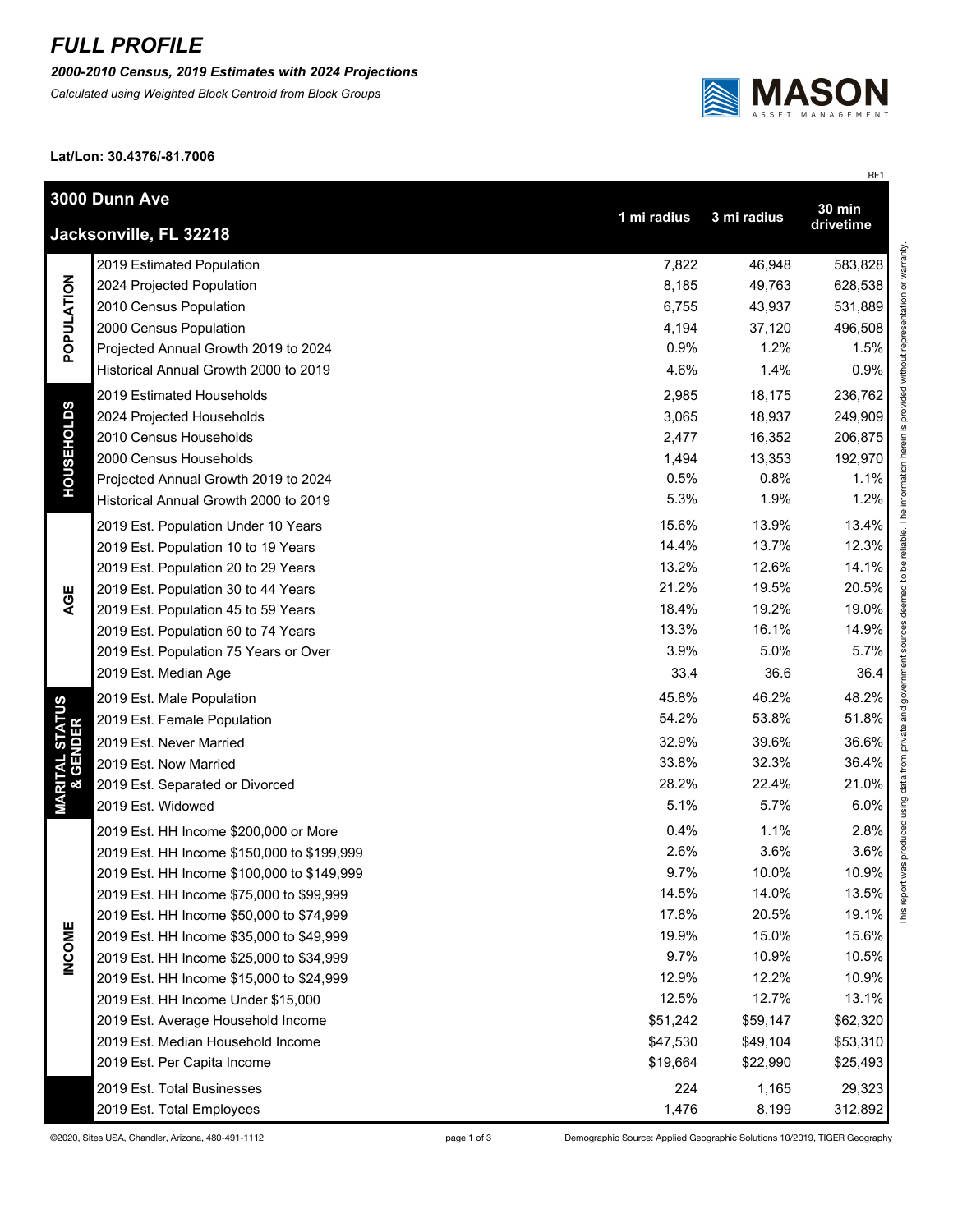## *FULL PROFILE*

*2000-2010 Census, 2019 Estimates with 2024 Projections*

*Calculated using Weighted Block Centroid from Block Groups*



RF1

**Lat/Lon: 30.4376/-81.7006**

| 3000 Dunn Ave                     |                                                                   |           |           | <b>30 min</b> |  |  |  |
|-----------------------------------|-------------------------------------------------------------------|-----------|-----------|---------------|--|--|--|
|                                   | 1 mi radius<br>3 mi radius<br>drivetime<br>Jacksonville, FL 32218 |           |           |               |  |  |  |
| <b>RACE</b>                       | 2019 Est. White                                                   | 28.5%     | 20.8%     | 50.7%         |  |  |  |
|                                   | 2019 Est. Black                                                   | 65.6%     | 74.4%     | 39.7%         |  |  |  |
|                                   | 2019 Est. Asian or Pacific Islander                               | 1.6%      | 1.1%      | 3.7%          |  |  |  |
|                                   | 2019 Est. American Indian or Alaska Native                        | 0.5%      | 0.4%      | 0.4%          |  |  |  |
|                                   | 2019 Est. Other Races                                             | 3.8%      | 3.3%      | 5.5%          |  |  |  |
| <b>HISPANIC</b>                   | 2019 Est. Hispanic Population                                     | 404       | 1,922     | 50,184        |  |  |  |
|                                   | 2019 Est. Hispanic Population                                     | 5.2%      | 4.1%      | 8.6%          |  |  |  |
|                                   | 2024 Proj. Hispanic Population                                    | 5.2%      | 4.1%      | 8.6%          |  |  |  |
|                                   | 2010 Hispanic Population                                          | 3.9%      | 3.3%      | 6.7%          |  |  |  |
|                                   | 2019 Est. Adult Population (25 Years or Over)                     | 5,040     | 31,456    | 397,741       |  |  |  |
|                                   | 2019 Est. Elementary (Grade Level 0 to 8)                         | 2.6%      | 3.2%      | 3.8%          |  |  |  |
| EDUCATION<br>(Adults 25 or Older) | 2019 Est. Some High School (Grade Level 9 to 11)                  | 9.1%      | 9.4%      | 8.8%          |  |  |  |
|                                   | 2019 Est. High School Graduate                                    | 30.7%     | 33.4%     | 33.8%         |  |  |  |
|                                   | 2019 Est. Some College                                            | 27.8%     | 24.4%     | 22.7%         |  |  |  |
|                                   | 2019 Est. Associate Degree Only                                   | 11.7%     | 10.8%     | 9.4%          |  |  |  |
|                                   | 2019 Est. Bachelor Degree Only                                    | 13.1%     | 13.1%     | 14.9%         |  |  |  |
|                                   | 2019 Est. Graduate Degree                                         | 5.0%      | 5.8%      | 6.6%          |  |  |  |
|                                   | 2019 Est. Total Housing Units                                     | 3,091     | 19,084    | 251,546       |  |  |  |
| <b>HOUSING</b>                    | 2019 Est. Owner-Occupied                                          | 66.3%     | 66.0%     | 57.2%         |  |  |  |
|                                   | 2019 Est. Renter-Occupied                                         | 30.3%     | 29.2%     | 36.9%         |  |  |  |
|                                   | 2019 Est. Vacant Housing                                          | 3.4%      | 4.8%      | 5.9%          |  |  |  |
|                                   | 2019 Homes Built 2010 or later                                    | 4.8%      | 3.7%      | 5.2%          |  |  |  |
|                                   | 2019 Homes Built 2000 to 2009                                     | 34.7%     | 21.2%     | 16.0%         |  |  |  |
|                                   | 2019 Homes Built 1990 to 1999                                     | 16.7%     | 11.6%     | 10.8%         |  |  |  |
|                                   | 2019 Homes Built 1980 to 1989                                     | 8.0%      | 9.5%      | 11.2%         |  |  |  |
|                                   | 2019 Homes Built 1970 to 1979                                     | 10.4%     | 12.3%     | 11.5%         |  |  |  |
|                                   | 2019 Homes Built 1960 to 1969                                     | 8.8%      | 14.2%     | 12.7%         |  |  |  |
| <b>HOMES BUILT BY YEAR</b>        | 2019 Homes Built 1950 to 1959                                     | 7.7%      | 16.6%     | 14.2%         |  |  |  |
|                                   | 2019 Homes Built Before 1949                                      | 5.6%      | 6.1%      | 12.5%         |  |  |  |
|                                   | 2019 Home Value \$1,000,000 or More                               | 0.4%      | 0.9%      | 0.9%          |  |  |  |
| <b>HOME VALUES</b>                | 2019 Home Value \$500,000 to \$999,999                            | 2.4%      | 2.8%      | 4.2%          |  |  |  |
|                                   | 2019 Home Value \$400,000 to \$499,999                            | 2.9%      | 2.9%      | 4.0%          |  |  |  |
|                                   | 2019 Home Value \$300,000 to \$399,999                            | 5.0%      | 5.0%      | 8.7%          |  |  |  |
|                                   | 2019 Home Value \$200,000 to \$299,999                            | 28.1%     | 21.3%     | 23.7%         |  |  |  |
|                                   | 2019 Home Value \$150,000 to \$199,999                            | 22.7%     | 22.6%     | 20.1%         |  |  |  |
|                                   | 2019 Home Value \$100,000 to \$149,999                            | 24.7%     | 23.3%     | 21.0%         |  |  |  |
|                                   | 2019 Home Value \$50,000 to \$99,999                              | 25.9%     | 25.3%     | 20.7%         |  |  |  |
|                                   | 2019 Home Value \$25,000 to \$49,999                              | 1.6%      | 5.3%      | 5.9%          |  |  |  |
|                                   | 2019 Home Value Under \$25,000                                    | 2.4%      | 2.5%      | 3.9%          |  |  |  |
|                                   | 2019 Median Home Value                                            | \$145,087 | \$139,902 | \$163,797     |  |  |  |
|                                   | 2019 Median Rent                                                  | \$807     | \$769     | \$769         |  |  |  |

©2020, Sites USA, Chandler, Arizona, 480-491-1112 page 2 of 3 Demographic Source: Applied Geographic Solutions 10/2019, TIGER Geography